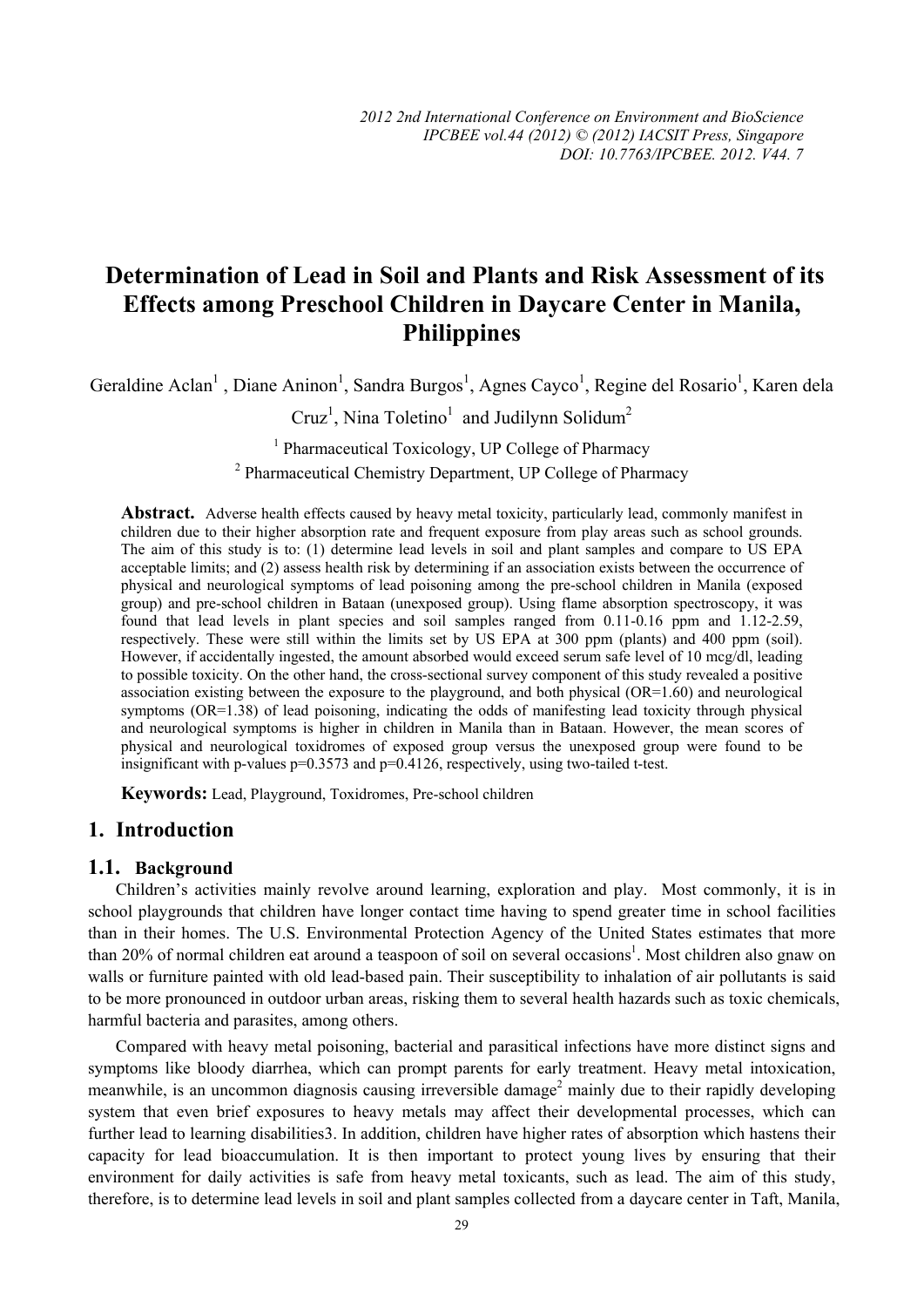and compare the values to US Environmental Protection Agency's acceptable limits. Also, another objective is to assess health risk by determining if an association exists between the occurrence of physical and neurological symptoms of lead poisoning among the pre-school children in the same daycare center (exposed group) vis-a-vis pre-school children in Bataan (unexposed group).

### **1.2. Objective**

The general objective of the study is to determine the safety of the pre-school playground (found in Manila) from heavy metal contaminants found in the soil and plants situated in the area. Specifically, the study aims to quantify lead in soil and plants found in the playground area using AAS, compare the levels of such heavy metal to the standards set by U.S. EPA, and determine if there is a significant difference in the symptoms experienced between preschool students classified as exposed and unexposed using survey.

### **1.3. Scope**

For the purposes of this study, only soil and plant samples were used. Detection of lead limits is dependent on the detection limit of the equipment used, the Flame Atomic Absorption Spectroscopy, that is, 0.1 mg/L. In terms of the survey, there is an inevitable introduction of selection bias due to the convenience sampling that occurred. It must also be noted that causality cannot be established between the toxidromes and lead levels, since this study did not measure the baseline health status of children and also since other confounding factors such as house living environment were not assessed. Besides, causality will require biological laboratory testing which is also beyond the scope of this study. Information bias due to inability to validate the survey tool also limits the generalizability of the study.

### **1.4. Significance**

Play is an important part of a child's life. It is where they learn to be cognizant of their environment and develop their social skills. Play can happen almost everywhere but among other places, playgrounds are one of the children's favourite places for recreation. However, such places are not free from environmental toxicants, particularly, heavy metals. Determining the presence and level of such contaminants in a preschool playground will allow better safety parameters to be established to protect the children from acute or chronic exposure and thus protecting them from developing diseases related to exposures from heavy metals.

## **2. Methodology**

### **2.1. Research Design**

This study employed a descriptive non-experimental quantitative research design wherein the amount of lead contaminating the soil and plant sample from the playground was determined. The time frame of sampling was on the second week of January 2012. The treatment of the specimens was conducted in the Toxicology Laboratory of College of Pharmacy, University of the Philippines Manila, while the analysis of lead content was performed using Flame Atomic Absorption Spectroscopy, at the Institute of Chemistry, University of the Philippines Diliman.

To supplement the result of quantitative determination of lead levels, a risk assessment survey was done. This is to assess the association of the incidence of adverse effects of lead to the exposure of children playing in the playground in a daycare center in Taft Avenue, Manila City. The survey for the control group was conducted in an elementary school in Abucay, Bataan. The study was conducted from January to March 2012 and it was collected using a self-administered questionnaire and interview.

### **2.2. Instrumentation**

For lead determination, Perkin-Elmer Atomic Absorption Spectrometer from the Institute of Chemistry, University of the Philippines Diliman was used. The questionnaire was formulated in English with corresponding Filipino translation, according to the list of common physical and neurological symptoms adapted from WHO Childhood Lead Poisoning booklet<sup>4</sup>.

### **2.3. Sampling Plan**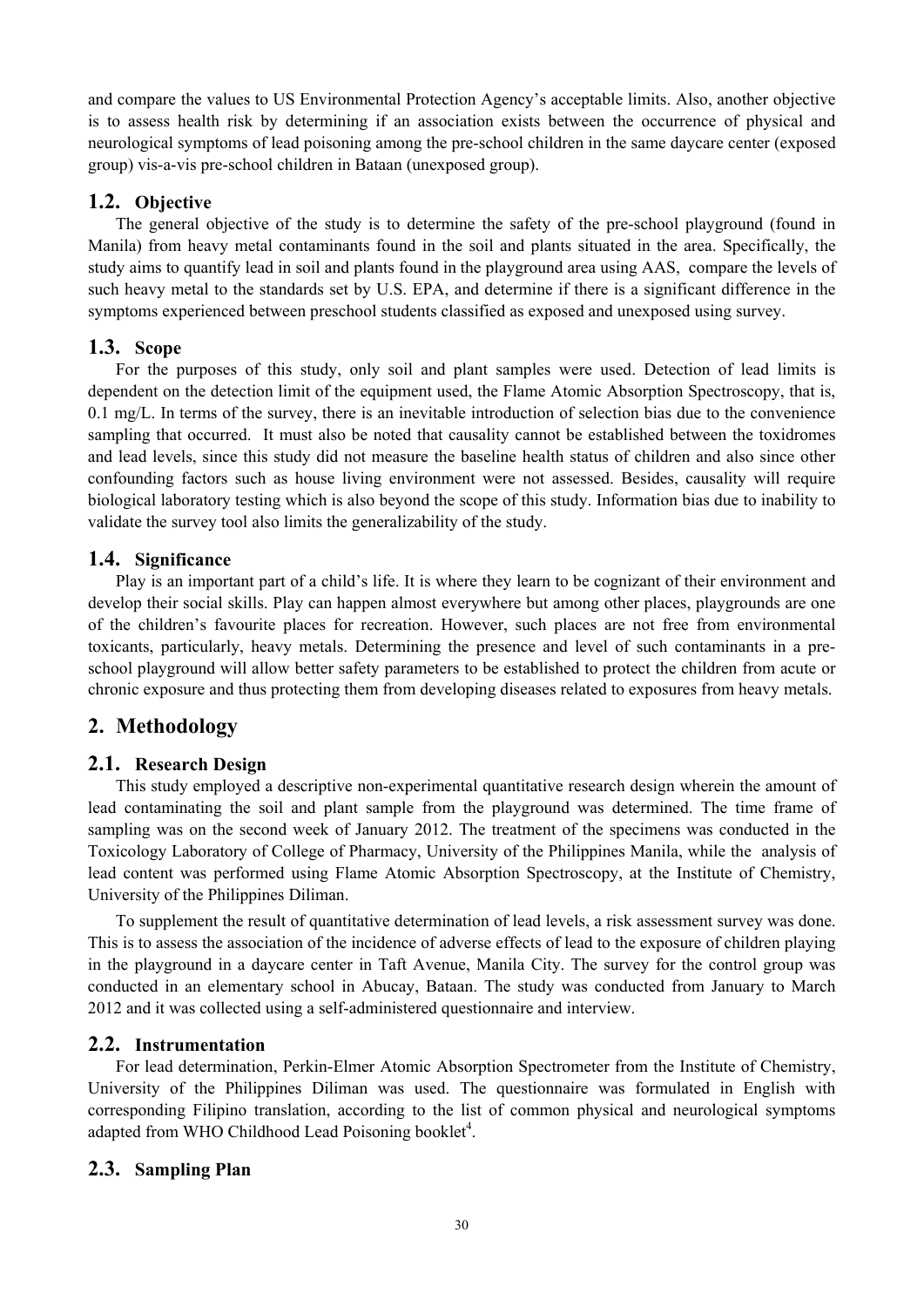For the quantitative analysis of lead, 5 samples of soil and 4 samples for plant were obtained from areas near the bench, pots, grass, entrance and bars in the grounds of the daycare center. It must be noted that plant samples obtained were of different species. For the risk assessment, the sample population for the crosssectional survey were obtained by convenience sampling with 27 students for the exposed group and 30 students for the control group.

#### **2.4. Procedure**

Approximately 5 g of leaf and soil samples were collected from the same height of plants and depth of soil, respectively. Samples were dried for 24 hours at 80C, and homogenized using mortar and pestle. 2 grams of powdered sample were weighed and macerated using 40 ml nitric-hydrochloric acid solution for 7 days. They were then digested for 2 hours at 200C, prior to filtration. Finally, each was diluted to a 20 ml solution using deionized water. Lead content was analyzed using Flame Atomic Absorption Spectroscopy.

Data collection for the risk assessment survey was conducted on the first week of March. Consent of participants' corresponding guardians was sought, and the questionnaires were given and then collected at a later time. The questionnaire revolved around the determination of incidence and severity of symptoms related to possible lead intoxication in the play area of the subjects.

#### **2.5. Data Analysis**

Results of AAS test were already expressed in parts per million (ppm); hence, no further computation was done. Data was compared with the set lead soil and plant levels of US EPA.

For the risk assessment, demographic characteristics of the subjects were summarized. Symptoms that have been experienced by the children of exposed and unexposed groups were converted to toxidrome scores. T-test of toxidrome scores of the exposed versus the unexposed group was performed. The association between exposure and the incidence of the non-specific toxic symptoms was determined by calculating the odds-ratio and relative risk.

#### **3. Results and Discussion**

Based on the AAS results, the lead concentrations in the samples are way below the acceptable limit of lead in soil which is 400ppm, and in plants, 300ppm. As seen in table 1, the highest concentration of Lead from soil is 2.59ppm and the least is 1.12ppm. The soil with the highest concentration (S8) was taken from the entrance where all of the children and adults enter. The least amount was from the pot beside the trees that is a located near the playing area of the kids. The large concentration of lead can be attributed to the relative proximity to the parking lot, as well as the street of Taft, Avenue where there are vehicles.

| Sample Code    | Lead, ppm |
|----------------|-----------|
| S3             | 1 29      |
| S <sub>6</sub> | 1.12      |
| <b>S7</b>      | 1.89      |
| 88             | 2.59      |

Table 1: Lead concentrations of different soil samples

Comparing the lead concentration of soil in the playground and that of the other areas of the school like the entrance, it can be seen from the figure below that the playing area has relatively lower concentrations. This is a good indication that the children playing in the said area may be safe from lead intoxication.

Plant samples collected around the vicinity were taken and analyzed using AAS and the result is shown in figure 1. All the plant samples did not exceed the lead limit of 300 ppm. But comparing the lead levels among plant samples, P3 has the highest concentration of 0.16ppm located near the playground area. P1 is located at the entrance, P6 is near the monkey bars of the playground and P7, P3 and P2 were collected in a relatively close proximity in the area.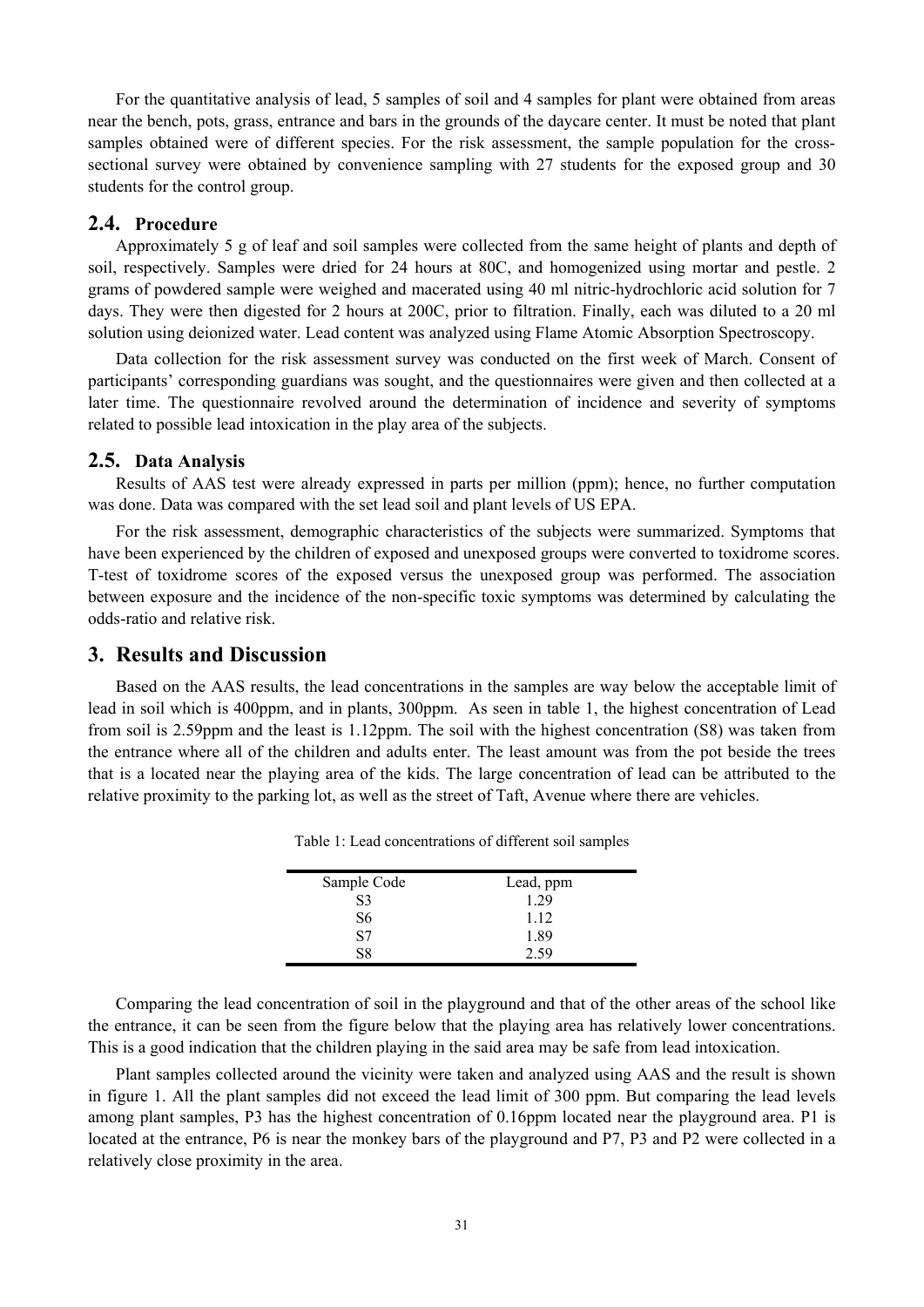

Fig. 1: Graph of lead levels in different plant samples

Note that lead levels in the plant samples are lower than that in soil. Although plants can serve as biomonitors of lead (or other heavy metal pollutant) through bioaccumulation and adsorption, they vary in their capacity to do so. Furthermore, certain variables were not controlled, specifically, type and age of plant, hence, yielding varying values of lead levels. What can be surmised from this data is that lead is accumulating in the grounds of the daycare center.

For the risk assessment, the exposed group were composed of more male  $(59\% \text{ n} = 11)$  than female  $(41\% \text{ n} = 11)$ n=16) respondents with a mean age of 5. Since the lead levels were tested only in selected areas of the playground, only those who regularly play are included in the exposed group. On the other hand, for the control group, more females (60%, n=18) than males (40%, n=12) with a mean age of 6, were surveyed.

|                                 | <i>Y</i> <sub>o</sub> prevalence | %mean score | SD.   |
|---------------------------------|----------------------------------|-------------|-------|
| Exposed $(n=27)$                |                                  |             |       |
| Physical Toxidrome $(n=11)$     | 40.74                            | 25.93       | 28.99 |
| Neurological Toxidrome $(n=11)$ | 40.74                            | 30.86       | 30.56 |
| Unexposed $(n=30)$              |                                  |             |       |
| Physical Toxidrome $(n=9)$      | 30.00                            | 33 33       | 31.03 |
| Neurological Toxidrome $(n=10)$ | 33 33                            | 37.78       | 32.44 |

Table 2: Prevalence and Mean Scores of Toxidrome among Exposed and Unexposed

Toxidromes are clinical syndromes that are essential for the successful recognition of poisoning patterns. A number of common physical and neurological signs and symptoms associated with chronic lead poisoning were adapted from WHO Childhood Lead Poisoning booklet, each item being rated as one point. Severity of symptoms was used in the designation of children who are positive for physical and neurological toxidromes. Those with at least two scores (>50%) were included. Mean percent of positive physical and neurological toxidrome scores were computed. The higher the score relative to the number of items, the more intoxicated the person is with the lead. It can be seen that control group has higher %mean score because more students experienced one symptom each from the physical and neurological part.

In the exposed group, respondents 6 and 14 are said to experience the most physical (100%) and neurological (100%) toxidromes of lead toxicity, respectively. The most common physical symptom is constipation from unknown reasons while the neurological symptom that scored the most is difficulty in concentrating in class. These symptoms, however, cannot be directly associated with lead toxicity since there are other factors that can be considered as possible causes of these. The mean scores of physical and neurological toxidromes of the exposed group versus the unexposed were found to be insignificant with pvalues p=0.3573 and p=0.4126, respectively, using two-tailed t-test.

In order to express how the exposure to lead in playground is associated to the occurrence of nonspecific symptoms, odds-ratio for the association between the exposure and the prevalence of the symptoms of the different toxicants were computed and summarized in table below.